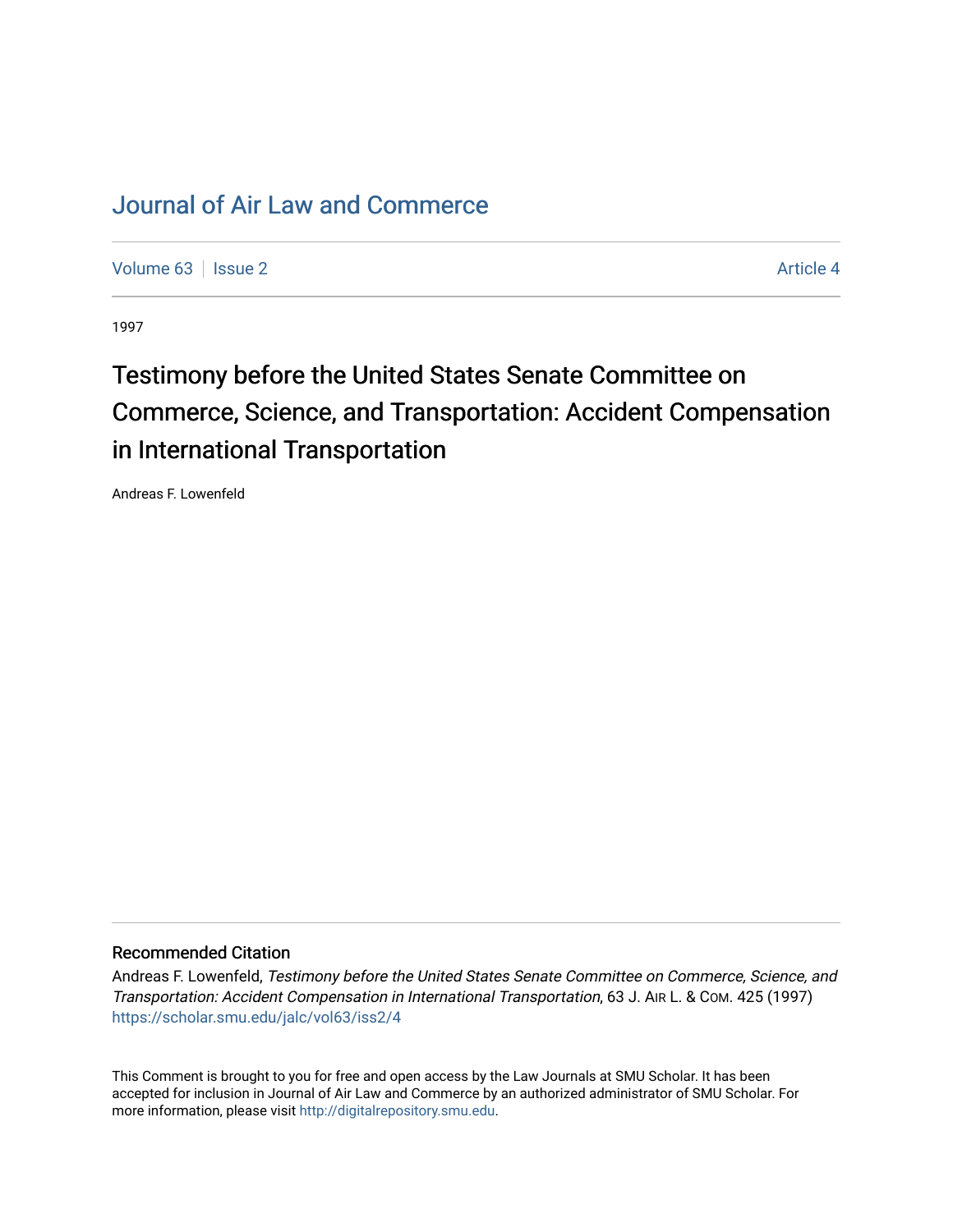## **TESTIMONY BEFORE THE UNITED STATES SENATE COMMITTEE ON COMMERCE, SCIENCE, AND TRANSPORTATION:** *ACCIDENT COMPENSATION IN INTERNATIONAL TRANSPORTATION*

#### ANDREAS F. **LOWENFELD**

Mr. Chairman and Members of the Committee:

**T** AM PLEASED and honored by your invitation to participate in the process of rethinking the United States' approach to compensation for victims of transportation disasters. Of course, the immediate focus is on the families of those who perished in the horrible disaster of TWA Flight #800. But that was not the first mass disaster involving international aviation-Lockerbie and KAL Flight #007 come to mind, and also the American Airlines plane bound for Cali, and I am afraid it will not be the last one.

I have been thinking about the problem of compensation for accident victims for some forty years, particularly in connection with efforts to revise, abolish, or replace the Warsaw Convention. As Deputy Legal Adviser to the State Department in the mid-1960s, I was among those who urged denunciation of the Convention, which then limited recovery to \$8,300 per person unless "willful misconduct" was shown.' I led the American delegation to a famous meeting in Montreal early in 1966, which produced no concrete results, but, I believe, changed the world's perception about how accident victims should be compensated.2 A few months later, I was a principal draftsman of what came to be known as the Montreal Interim Agreement of 1966, which revived U.S. membership in the Warsaw system, raised the limit of liability to \$75,000 per person, and elimi-

*I See* Andreas F. Lowenfeld & Allan I. Mendelsohn, *The United States and the Warsaw Convention,* 80 HARV. L. REV. 497, 546-52 (1967).

<sup>2</sup> *See id.* at 563-75; *see also* ICAO, *Special ICAO Meeting on Limits for Passengers Under the Warsaw Convention and the Hague Protocol,* **ICAO** Doc. 8584-LC/154-182 (1966).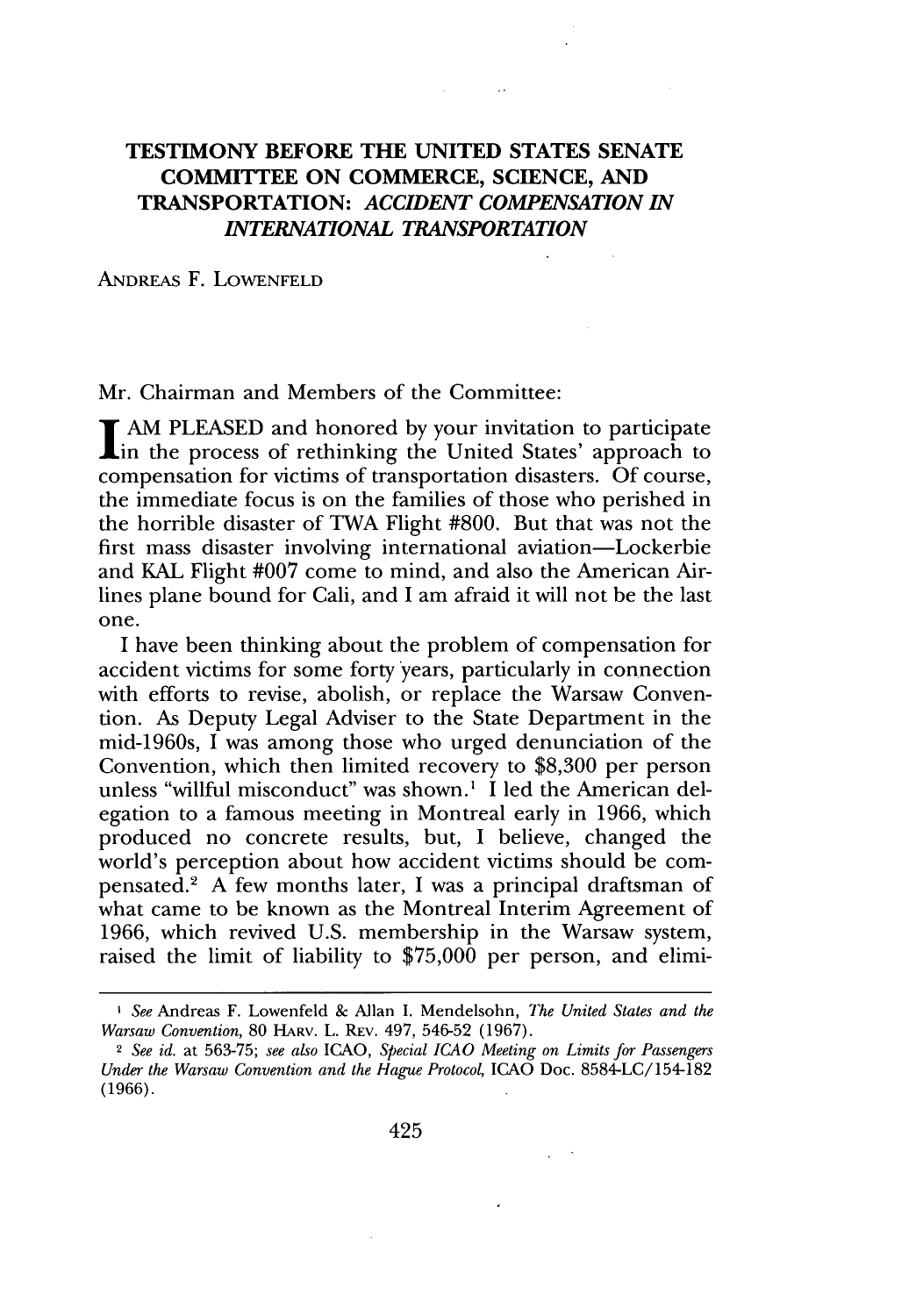nated, up to that amount, the issue of fault in international aviation accident litigation.3 I am not altogether proud of my role in crafting the Montreal Agreement; it was really meant to be an interim accord, looking to a new treaty within five years, and it is now more than thirty years old. But the Montreal Agreement did accomplish a breakthrough both in United States law and in the law of many other countries in that it established the principle of liability regardless of fault.

[63]

The problem of compensation for victims of transportation disasters has both a moral and a technical dimension, and I want to address both aspects in the brief time allotted to me.

#### I. THE MORAL DIMENSION OF VICTIM COMPENSATION

Taking up the moral dimension first, it is clear to me that all accident victims and their survivors should be treated alike. There is no justification for distinguishing between ships and airplanes, between accidents over land or over the high seas, or (as in TWA Flight #800) in between.' There is no justification for distinguishing between accidents on carriers that are stateowned, such as Iberia or Air France, as contrasted with carriers that are privately owned, such as British Airways or American Airlines. And from the viewpoint of the passengers or their survivors, there is no justification for distinguishing between accidents caused by the fault of the carrier, the manufacturer, the traffic controller, or a terrorist. The providers and their insurers-i.e., carriers, manufacturers, and traffic controllersshould be able to sort out their respective contribution to the compensation of victims among themselves, and here relative fault is an appropriate criterion. But it is of no comfort to victims of disasters to know that the cause was mechanical failure, or pilot error, or sabotage, or that no one knows what happened, as seems to be the present status of TWA Flight #800.

**<sup>3</sup>** Agreement Relating to Liability Limitations of the Warsaw Convention and the Hague Protocol, May 13, 1966, Agreement CAB 1890, *approved by* order E23680 (Docket 17325).

<sup>4 &</sup>quot;In between" because the definition of "high seas" in the Death on the High Seas Act, 46 U.S.C. app. § 761, is one marine league, equal to three nautical miles. However, President Reagan, by Proclamation, stated that the territorial sea of the United States henceforth extends to 12 nautical miles from the base lines of the United States determined in accordance with international law. *See* Proclamation No. 5928 of Dec. 27, 1988, 54 Fed. Reg. 777 (Jan. 9, 1989). TWA Flight #800 went down approximately nine nautical miles off the coast of Long Island.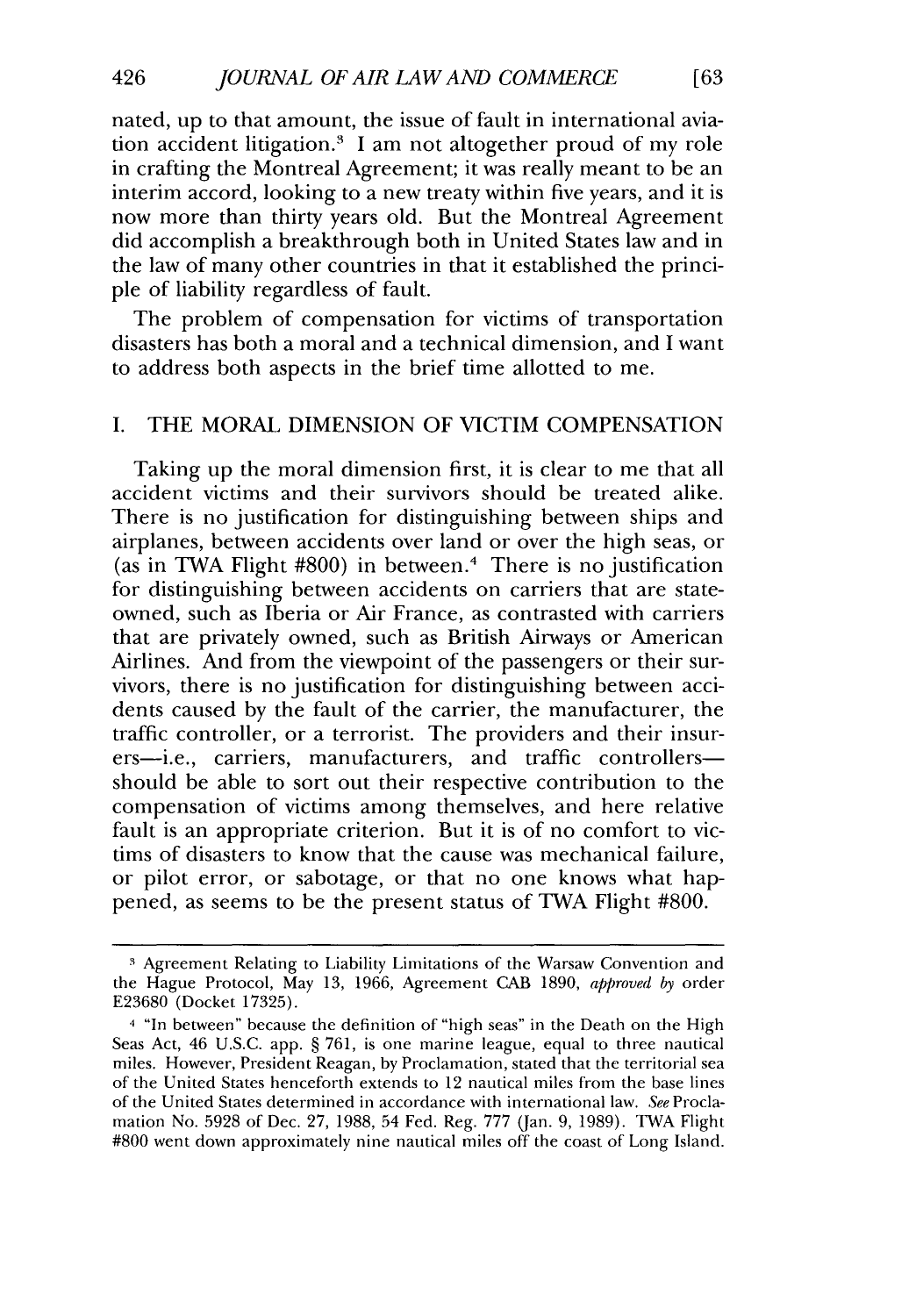As to the amount of compensation, it is evident that no given sum can be said to be equivalent to the value of a person's life, and that we have no real way to measure that value. I think it follows that limiting compensation to "pecuniary loss" in a death case is an unjustifiable distortion, because it fails to take into account the loss suffered by the survivors. If you kill my child, it may save me money, yet there is no way you could hurt me more. Therefore, non-economic as well as economic loss must figure in a just compensation scheme, and technical distinctions between wrongful death and survival claims are unpersuasive. Monetary ceilings on liability—once hotly contested—are obsolete, as well as being wrong on'principle. Punitive damages are generally unjustified, except for intentional criminal conduct. If a terrorist rocket downed TWA Flight #800, punitive damages against the terrorist and his sponsors would be justified. Similarly, if the Libyan government downed Pan Am Flight #103, then (putting aside the intricacies of the law of state immunity) punitive damages would be justified. But once "wilful misconduct" as a way to escape the low limits of liability imposed by the Warsaw system is made unnecessary, the whole concept can be forgotten. No one except criminals wilfully causes an airplane or maritime disaster. Pan Am did not intend to bring down Flight #103, Korean Airlines did not intend to bring down Flight  $\text{\#007}$ , TWA did not intend to bring down Flight  $\text{\#800}$ , American Airlines did not intend to bring down Flight #965. What is needed is a regime under which fair monetary compensation can be provided for those persons who have felt the pain-economic and non-economic-caused by a transportation disaster.

### II. THE TECHNICAL DIMENSION OF VICTIM COMPENSATION

Let me now turn to the more technical part of the discussion, where this Committee's action, and the action of the Congress as a whole, is critical. The House of Representatives passed a very brief bill, providing only that the Death on the High Seas Act  $(DOHSA)^5$  does not apply to aircraft accidents.<sup>6</sup> I understand this as a response to the Supreme Court's decision in the Zicherman case,<sup>7</sup> which held that the Death on the High Seas Act provides the sole source for determining what harm is cogniza-

**<sup>5</sup>** 46 U.S.C. app. §§ 761-67.

**<sup>3</sup>** H.R. 2005, 105th Cong. (July 28, 1997).

**<sup>7</sup>** Zicherman v. Korean Air Lines Co., 116 S. Ct. 629 (1996).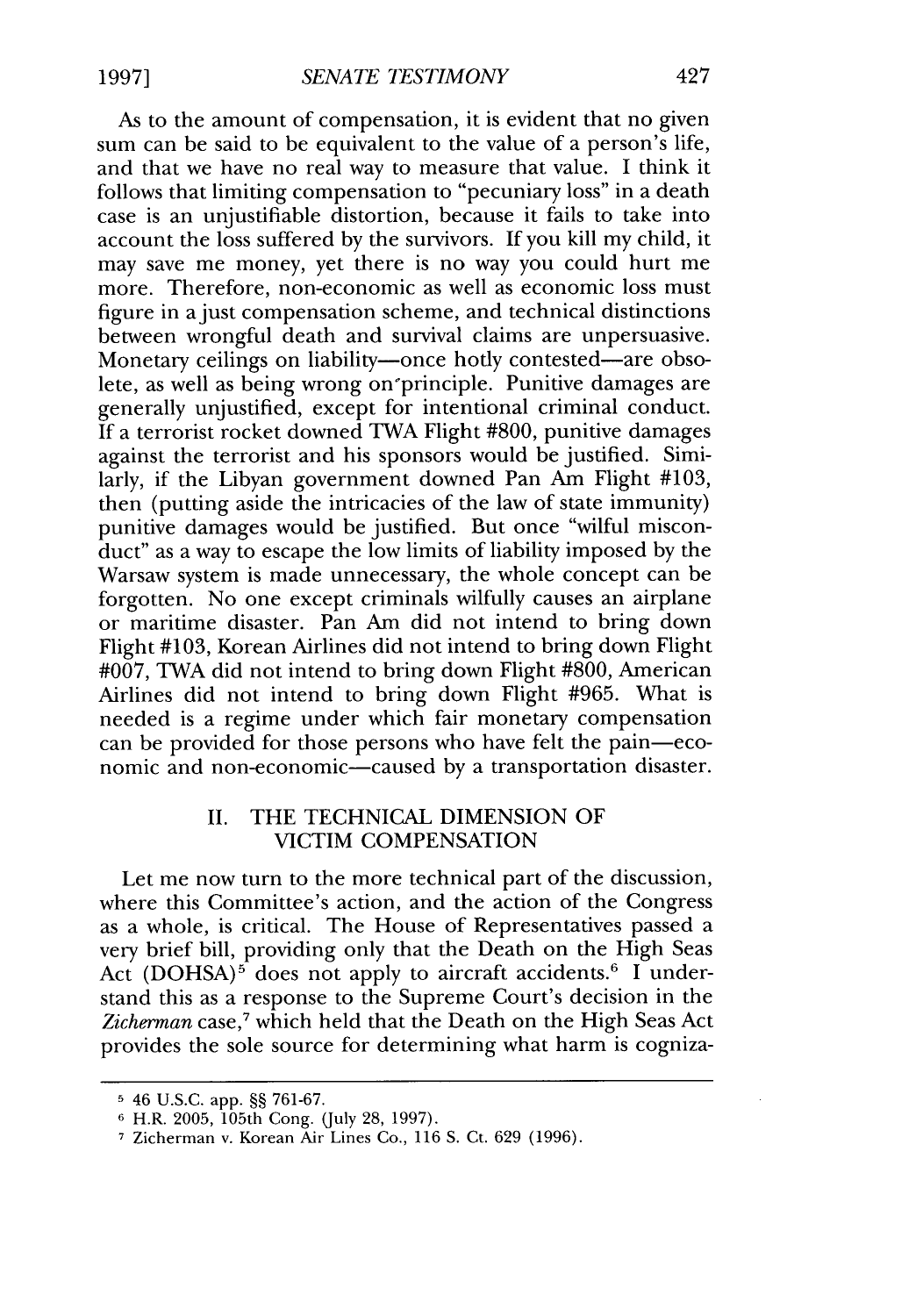ble and compensable in an American court for an aviation accident over the high seas, with the result that only certain stated persons may sue for damages (section 761) and only pecuniary loss may be compensated (section 762).

I sympathize with the proponents of this amendment, but I think it is inadequate on several levels. First, if DOHSA is unfair, as I believe it is, it should not remain on the books for maritime disasters, any more than for aviation disasters. True, we have not had a *Titanic* or *Lusitania* recently, but maritime disasters do occur, and their victims are no less deserving of adequate compensation than are victims of airplane disasters. Second, saying DOHSA does not apply, as the House Bill does, gives no give clue as to what law does apply, nor as to whom may bring suit or how damages are to be measured. If Congress is going to legislate in this area, it ought to give more guidance, so as to avoid the unnecessary litigation that would be certain to follow from the void created by S. 943 as it now reads.

Third, and most important, the void may be deeper than anyone realizes. The problem arises because DOHSA as it presently reads has two functions: (1) it creates a cause of action where it was thought none existed previously; and (2) it specifies the elements of compensation, in ways that most of us consider inadequate. If DOHSA is now made inapplicable to aviation accidents, it is not clear what law would be applicable to support a cause of action for wrongful death.

We know now, after years of uncertainty, that the Warsaw Convention does create a cause of action against the carrier in international air transportation. That was the holding in the *Benjamins* case<sup>8</sup> decided by the Second Circuit in 1978 and accepted since that time. But what about suits against the manufacturers, or even against the regulators? And what about suits that do not come under the Warsaw Convention at all, including domestic flights over water, and flights to non-Warsaw destinations? If DOHSA does not apply, as H.R. 2005 and the Senate counterpart,9 **S.** 943 would provide, and general maritime law does not apply, as *Zicherman* seems to hold,<sup>10</sup> there may not be

 $f63$ 

**<sup>8</sup>** Benjamins v. British European Airways, 572 F.2d 913 (2d Cir. 1978), *cert. denied,* 439 U.S. 1114 (1979).

<sup>&</sup>lt;sup>9</sup> S. 943. 105th Cong. (introduced June 20, 1997).

**<sup>10</sup>** This is not completely clear, and I would not want to be cited as authority for that proposition. But the Second Circuit in *Zicherman* held that general maritime law does apply, Zicherman v. Korean Air Lines, 43 F.3d 18, 22 (2d Cir. 1994), and that decision was reversed by the Supreme Court. One may expect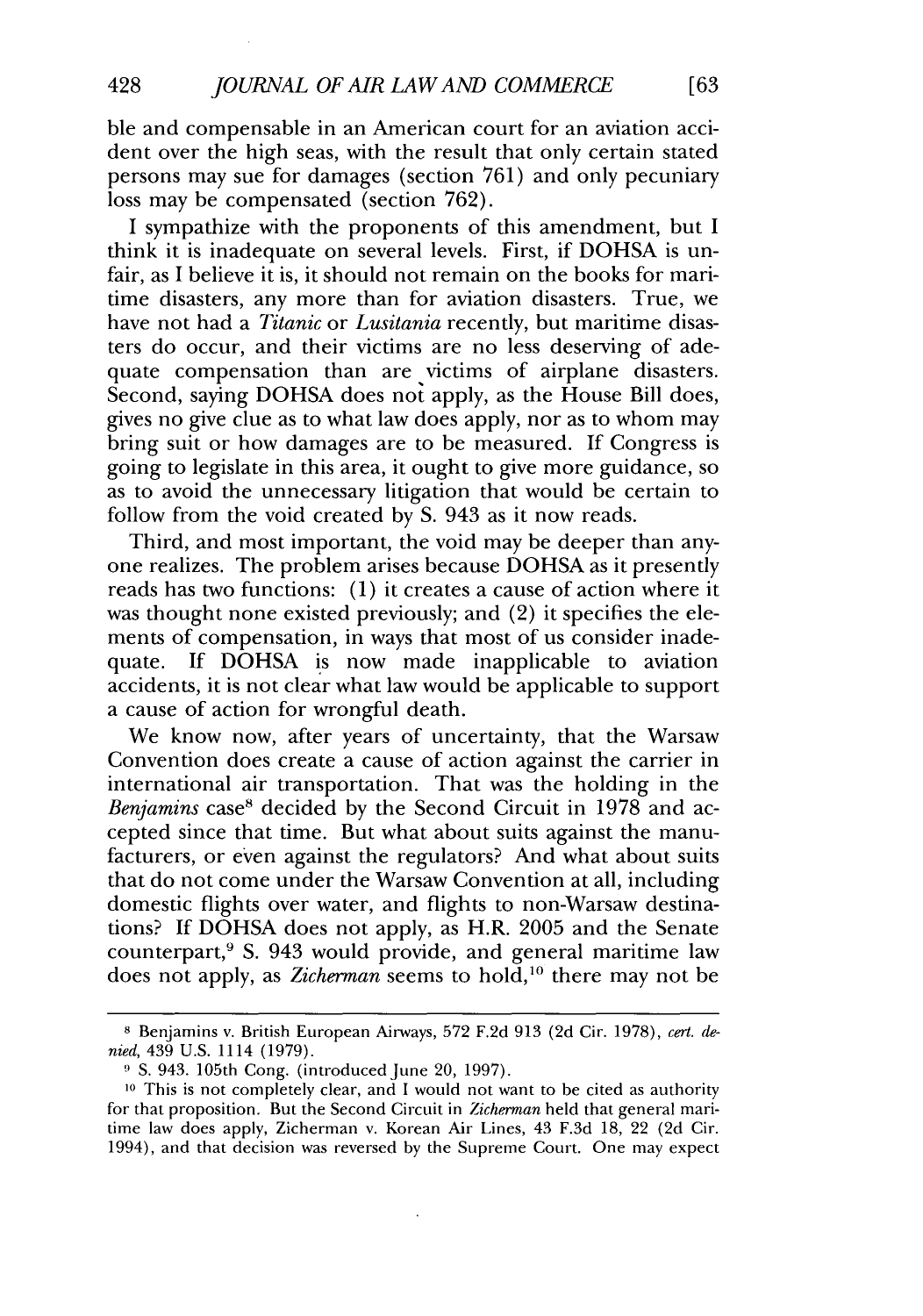any secure source of law for an action against parties that should be brought into a lawsuit arising out of an air accident. And, even if general maritime law is applicable as a fallback, I do not believe that one can be sure that the problems sought to be cured by H.R. 2005 or S. 943 would be cured.

The law regarding compensation for maritime accidents can only be characterized as confused. In *Mobil Oil Corp. v. Higginbotham,"* which arose out of a helicopter accident over the Gulf of Mexico and took back many of the benefits that seemed to have been recognized a few years earlier in *Gaudet,12* the Supreme Court observed, correctly, that Congress had never enacted a comprehensive maritime code. But the Court went on to say, incorrectly, that DOHSA announced Congress's considered judgment on such issues as the beneficiaries, the limitations period, contributory negligence, survival, and damages.<sup>13</sup> In fact, the Death on the High Seas Act was enacted as a complement to the Jones Act,<sup>14</sup> which in turn was designed to place seamen in the same position as railroad workers under the Federal Employers' Liability Act.'5 As Professor Schoenbaum has written, the result is a "crazy-quilt pattern of wrongful death actions,"<sup>16</sup> far from "considered judgment" and certainly not a judgment on how to compensate victims of air transport disasters. I submit that the focus of attention produced by the tragedy of TWA Flight #800 should spur Congress now to "considered judgment" on how to deal with compensation for victims of transportation accidents, or at least air transportation accidents.

My first choice, which I have expressed over the years,  $17$  would be a comprehensive federal statute, conferring jurisdiction on

that at the end of the day, it would be held that a product liability action based on a disaster at sea could be brought against a manufacturer under general maritime law, since the rationale of *Zicherman* depended at least in part on the application of the Warsaw Convention, as would not be true in actions against a manufacturer. But counting on such a result is just inviting litigation about litigation, a phenomenon that families of accident victims know only too well.

**<sup>11</sup>** 436 U.S. 618 (1978).

<sup>&</sup>lt;sup>12</sup> Sea Land Service, Inc. v. Gaudet, 414 U.S. 573 (1974).

**<sup>13</sup>** *See Mobile Oil,* 436 U.S. at 625.

<sup>14</sup>46 U.S.C. app. § 688 (1994).

**<sup>15</sup>**45 U.S.C. § 51 (1994). **16 THOMAS J.** SCHOENBAUM, ADMIRALTY **AND** MARITIME LAW 465 (2d ed. 1994). **<sup>17</sup>**See my testimony on the Tydings Bill, almost thirty years ago, *Aircraft Crash Litigation: Hearings before Subcomm. on Improvements in Judicial Machinery of Senate Comm. on the Judiciary,* 90th Cong. 91-100 (1968). *See* also Andreas F. Lowenfeld, *Mass Torts and the Conflict of Laws: The Airline Disaster, 1989 U. ILL. L. REV. 157.*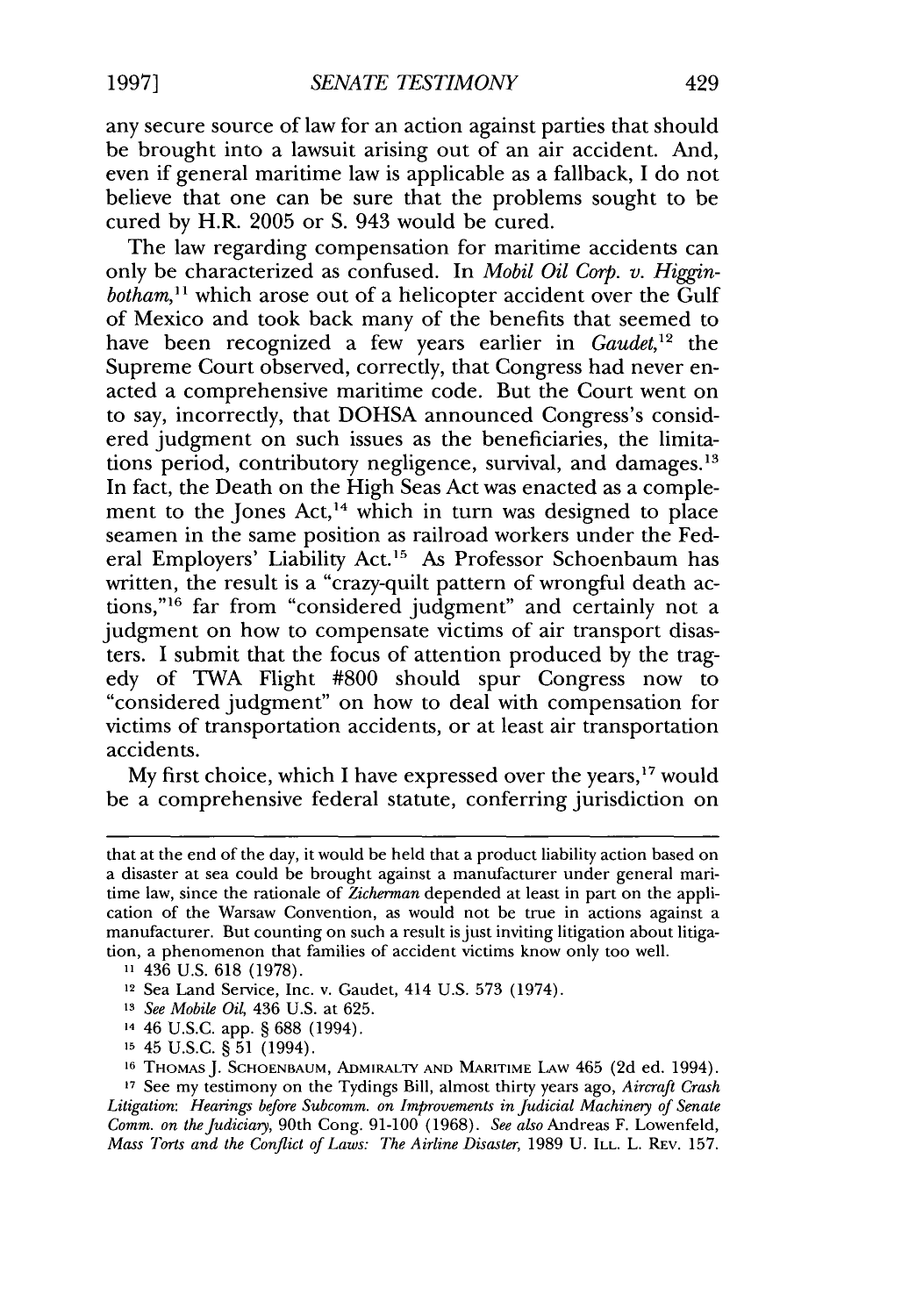federal courts (whether exclusive or concurrent), and adopting as substantive law the substance of what I laid out in the first part of my testimony. If all the elements of a system of accident compensation cannot command a majority in Congress, my second choice would be a system that clearly establishes the jurisdictional foundation and the principle of liability, but leaves the elements of compensation, including pain and suffering, loss of society, the measure of damages, and eligible beneficiaries, to the law of the state or nation where the victim was domiciled. In other words, if we cannot achieve agreement on substantive law, my second choice is a federal uniform choice of law rule. I believe reference to domicile or habitual residence is most likely to conform with the expectations of accident victims and their families, and most likely to result in damage awards consistent with the relevant values and social conditions, national insurance systems, and so on. It is true that reference to domicile may result in different awards in respect to passengers who sat side by side before the accident. But it will avoid awards grossly excessive or grossly inadequate in terms of the passengers' own living conditions, and may well make it easier to settle accident claims without the need for litigation. My colleague Allan Mendelsohn will spell out how such a rule based on domicile would work, and how it fits in with the recent developments among the major airlines in waiving some of the provisions of the Warsaw Convention.<sup>18</sup> The vision of the Warsaw Convention as providing a uniform measure of damages for accident victims has long ago been rendered obsolete. I am clear that a rule looking to domicile or habitual residence of the victims of an accident is more consistent than any other with modern views of what we call conflict of laws and what much of the world calls private international law.

Since my recommendation would inevitably cause at least some delay, I ought to close with just a few words about retroactivity. We know from the Supreme Court's recent decision in the *Plaut*<sup>19</sup> case that Congress cannot by legislation reopen final judgments. But I do not believe that there is any impediment to legislation that would apply to pending actions, or to claims not yet filed, growing out of an event that occurred prior to passage of the legislation. There is nothing unfair about retroactive leg-

*<sup>&#</sup>x27;8* See Allan I. Mendelsohn, *Testimony Before the United States Senate Committee on* Commerce, *Science,* and *Transportation: Accident Compensation* in *International Transportation*, 63 J. AIR LAW & COM. 433 (1997).

**<sup>19</sup>** Plant v. Spendthrift Farm, Inc., 514 U.S. 211 (1995).